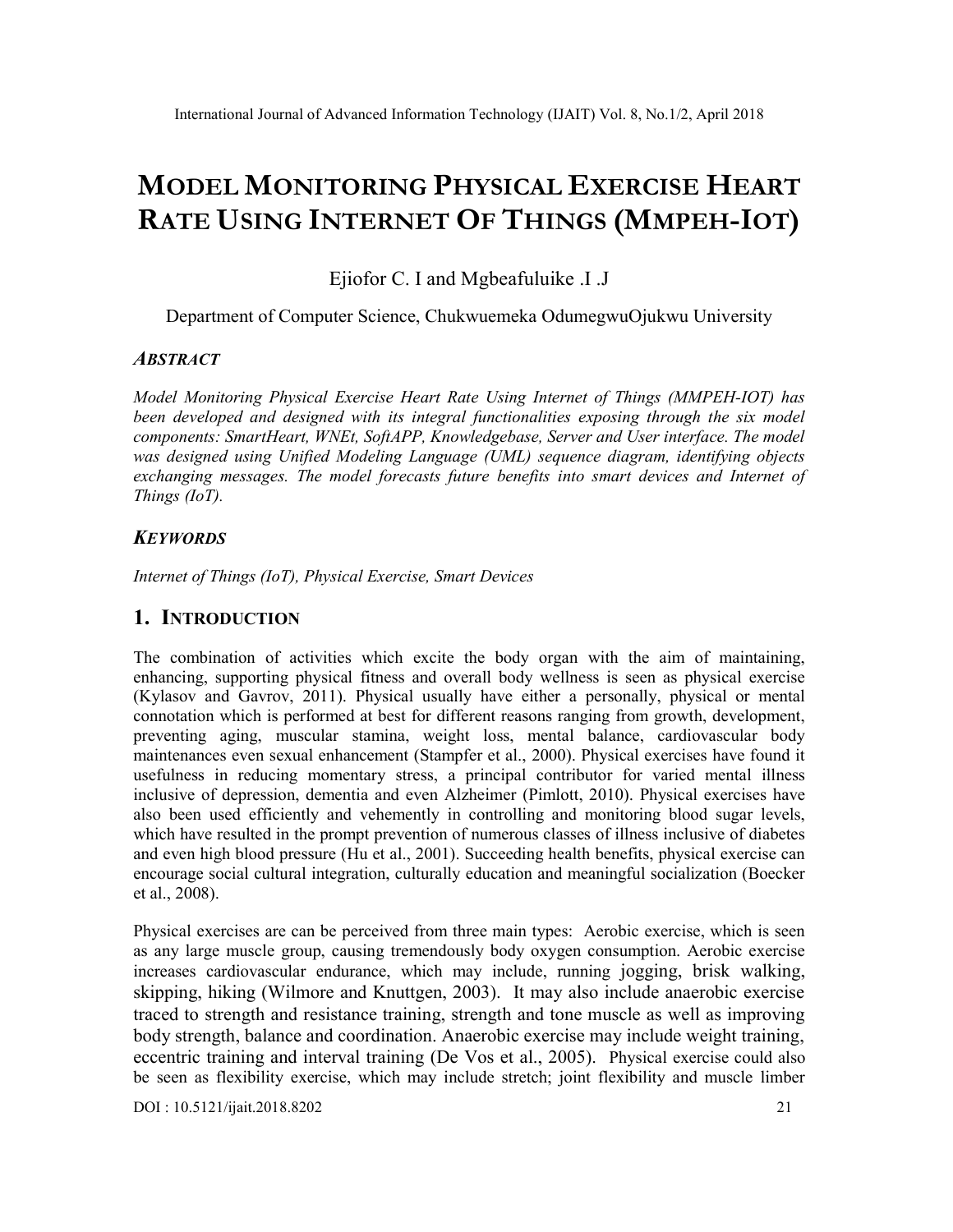(O'Connor et al., 2005). Physical exercise may include training that focuses on accuracy, agility, power, and speed (De Vos et al., 2005, O'Connor et al., 2005).

Although, physical exercise forecast and provides needed health benefits, it is indeed, not without associated risk usually for aerobic and anaerobic exercise. It associated risk may include cardiac arrest, muscle injuries: feet, ankles and knees. It can also incite illness like nausea, heartburn, diarrhea, and gastrointestinal bleeding. These illnesses could be traced to serious heart rate increase tremendously during physical exercises. Therefore, it is the intent of this research paper to Monitoring Physical Exercise Heart Rate Using Internet of Things (IOT).

# 2. RELATED LITERATURE

This section is segmented with the view of identifying and reviewing previous researches on IOT, identifying their strength, weakness and identifying area of future study. This limitation provides an avenue to prosing a novel architecture or model in addressing the identified laps or gaps in researches. Tables 2.1 provide a brief review of related literatures pertaining to Internet of Things (IoT)

| SN             | Author (Year)/Title                                                                                                             | Goal                                                                                                          | Strength/<br>Finding                                                                                                          | Limitation/<br><b>Weakness</b>                                                     | <b>Further</b><br>Research                                                        |
|----------------|---------------------------------------------------------------------------------------------------------------------------------|---------------------------------------------------------------------------------------------------------------|-------------------------------------------------------------------------------------------------------------------------------|------------------------------------------------------------------------------------|-----------------------------------------------------------------------------------|
| 1.             | Anima et al.<br>(2016)<br>Patient Health Monitoring<br>System (PHMS) Using IOT<br><b>Devices</b>                                | Proposing a<br>Patient Health<br>Monitoring<br>System (PHMS)<br>using IoT devices<br>For medical<br>diagnoses | Model base<br>approach in<br>providing<br><b>PHMS</b><br>diagnosis                                                            | Model was not<br>designed for<br>assessing<br>contributor to<br>physical illnesses | Model based<br>assessor for<br>medical<br>illness                                 |
| $\overline{2}$ | Zeinab andElmustafa (2017)<br>Internet of<br>Things<br>Applications, Challenges<br>and<br><b>Related Future</b><br>Technologies | Review <b>IOT</b><br>concept and<br>challenges within<br>several<br>applications                              | Identify<br>possibilities in<br>applying<br>Internet of<br>$\mathop{\mathrm{Thing}}\nolimits(\mathop{\mathrm{IoT}}\nolimits)$ | Investigative<br>research with no<br>proposed<br>solution to IoT<br>problems       | The research<br>provides no<br>model in<br>addressing<br>the issues<br>identified |
| 3.             | John<br>(2014)<br>Research Directions for the<br>Internet of Things                                                             | The progression/<br>challenges of<br>Internet of<br>Internet (IOT)                                            | Varied range of<br>topic were.<br>enumerated<br>and discussed                                                                 | Investigative<br>research                                                          | The research<br>provides no<br>model in<br>addressing<br>the issues<br>identified |
| 4.             | Somayya et al. (2015)<br>Internet of Things (IoT):<br>Literature<br>Review                                                      | An overview of<br>Internet of Thing<br>(IoT)<br>architecture, vital<br>technologies and<br>their usage        | Investigative<br>research in<br>totally                                                                                       | Investigative<br>research                                                          | No developed<br>model                                                             |

|  | Table 2.1: Review of Related works on Internet of Things (IoT) |  |  |
|--|----------------------------------------------------------------|--|--|
|  |                                                                |  |  |

Table 2.1 identifies existing researches on Internet of Things (IoT) with notable limitations. Most of the researches focus plainly on investigative and descriptive works with little attention paid to model base solution in addressing IoTissues. Therefore base on the limitation of these literatures,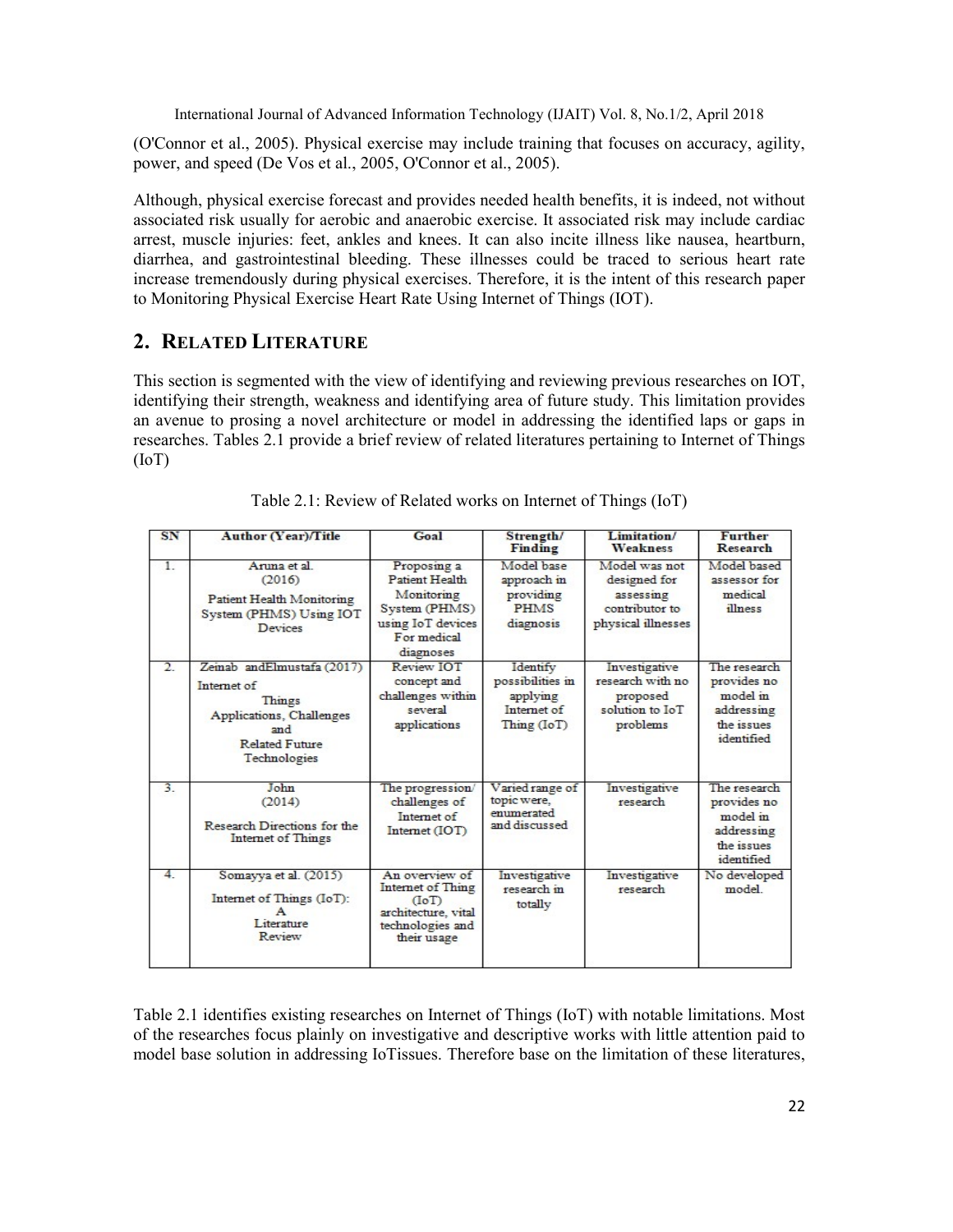it is the intent of this research paper to monitoring physical exercise heart rate using internet of things (IoT)

# 3. MONITORING PHYSICAL EXERCISE HEART RATE USING INTERNET OF THINGS (IOT)

The Monitoring Physical Exercise Heart Rate Using Internet of Things (MPEH-IOT) was designed with the aim of extending previous model aimed at achieving Internet of Things (IoT). Figure 3.1 graphically portray the Internet of Things Model Monitoring Physical Exercise Heart Rate.



Figure 3.1: Model Monitoring Physical Exercise Heart Rate Using Internet of Things (MMPEH-IOT)

The model: Monitoring Physical Exercise Heart Rate Using Internet of Things (MMPEH-IOT) comprises of six main phases: SmartHeart, WNEt, SoftAPP, knowledgebase, server and user interface.

- a. SmartHeart: The SmartHeart is known as the data collection module. This module is responsible for collecting human read heart information identified per minute and transmits it to the appropriate modules succeeding it. Therefore, all individuals engaging in such physical exercise wear the devices in returning appropriate heart rating.
- b. WNet: The Wireless Network (WNet) provides the needed platform in transmitting relevant collection data from the SmartHeart to the point of analysis or evaluation. The wireless network applied for the model provide needed platform in integrating the data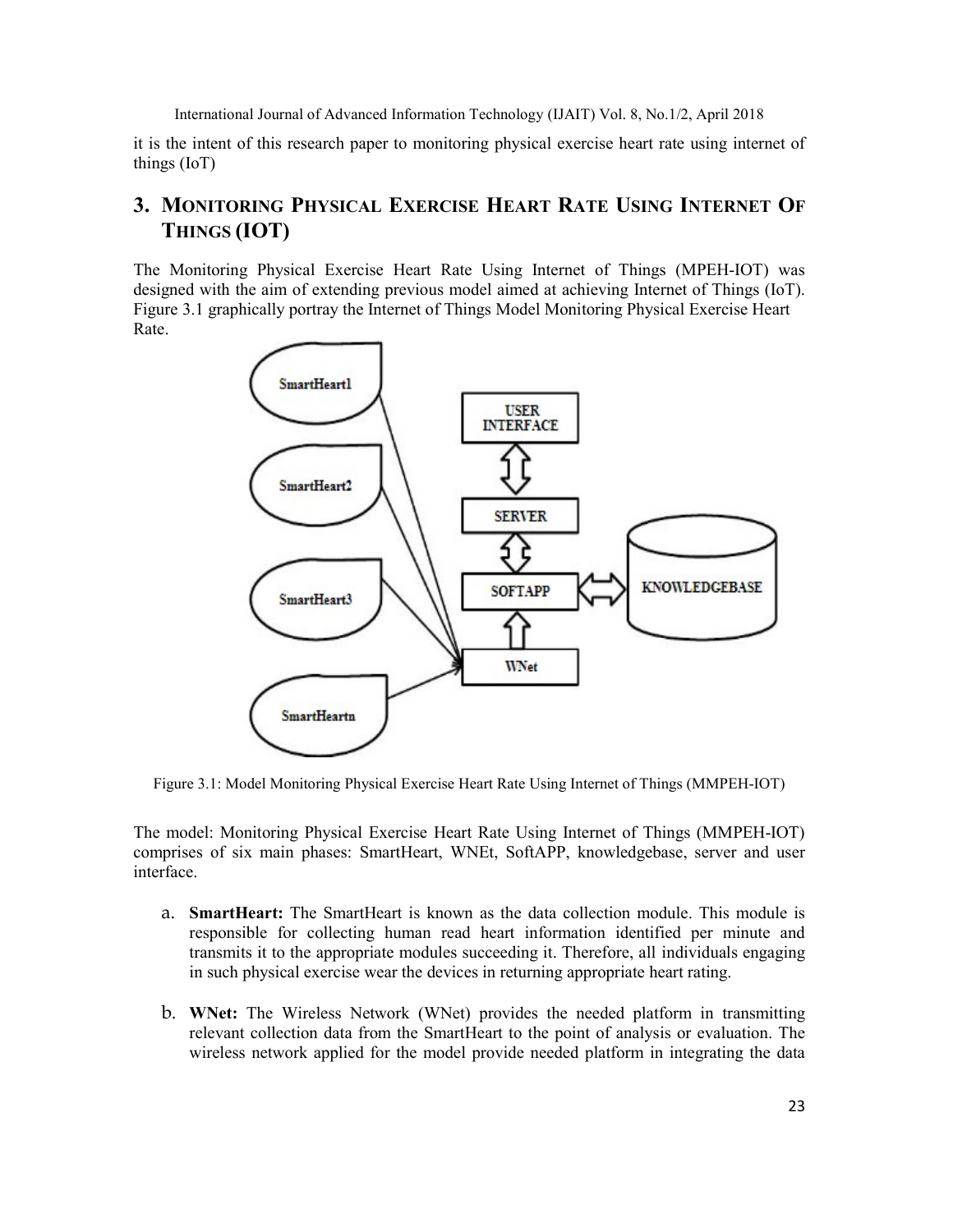collection module with the analysis and evaluation modules. Without this module, the integration and remote communication possibilities will be total impossible.

- c. SoftAPP: The SoftApp provides the software application for analyzing and evaluating the collected data. The data are analyzed specifically for heart rate in determining simultaneously, if a patient is exerting his heart to much or not. This periodic analyze is stored within the knowledgebase which interface periodic with the smartheart.
- d. Knowledgebase: The knowledgebase is the central repository which holds both the collected and evaluated data. This data are analyzed and stored periodically by the knowledgebase. The knowledgebase also hold the analysis rules upon which the systems runs. The two communications between the knowledgebase and the softApp, identify information integration and storage from the server and knowledgebase respectively.
- e. Server: The interface serves as the intermediary between the specialized knowledgebase and the user request. This request passed through the SoftApp which is the mediator between the server and the knowledgebase. The two communications between the server and the user interface identified obtained user request and returned user request.
- f. User Interface: The user interface provides an avenue for individual system user to verify and visualized evaluated and analyzed results. This result shows are presented periodically upon the rate of exercises. The two communications between the server and the user interface shows clearly.

# 4. UNIFIED MODELING LANGUAGE DESIGN (UML) FOR MODEL MONITORINGPHYSICAL EXERCISE HEART RATE USING INTERNET OF THINGS (MMPEH-IOT)

Unified Modeling Language (UML) was employed in designing the Model: the Monitoring Physical Exercise Heart Rate Using Internet of Things (MPEH-IOT). UML been a standard modeling language provides a number of graphical tools that can be used to visualize a model from different viewpoints (Philippe, 2000 and Chris, 2000).This research paper focuses mainly on the behavioral view showing the chain of exchange. Figure 4.1 provide the sequence diagram view depicting the Monitoring Physical Exercise Heart Rate Using Internet of Things (MPEH-IOT).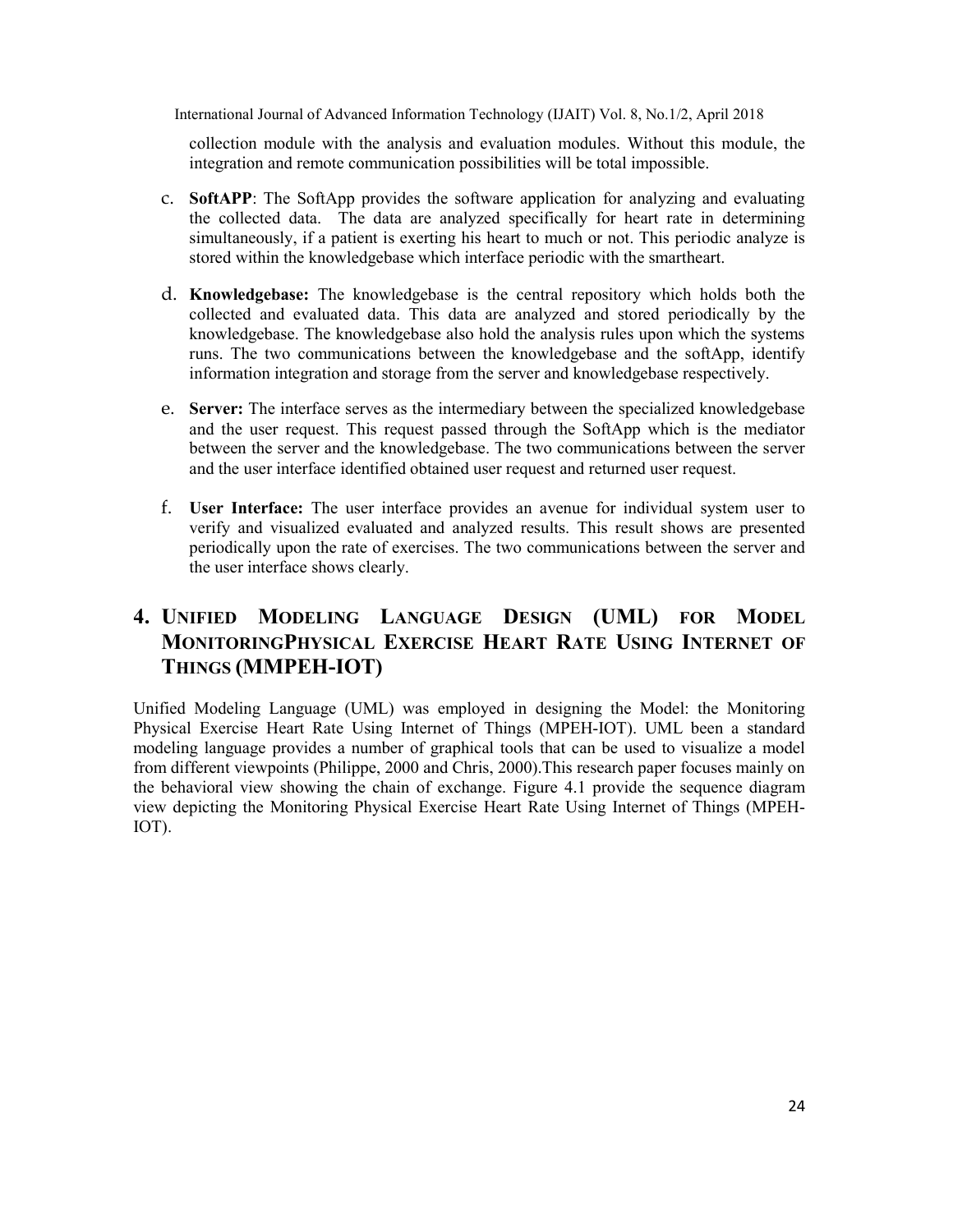

International Journal of Advanced Information Technology (IJAIT) Vol. 8, No.1/2, April 2018

Figure 4.1:Model Monitoring Physical Exercise Heart Rate Using Internet of Things (MMPEH-IOT)

The sequence diagram portrayed on Figure 4.1 utilizing six main objects: *SmartHeart, WNEt,* SoftAPP, Knowledgebase, Server and User interface, in achieving heart rate monitoring. The Smartheart as integral object collect patient heart rate data which is wireless transmitted to the Whet as an object. This information is used by the SoftApp as an object, which evaluate and analysis the data with the help of the *Knowledgebase*. The *Server* receives and transmit user request through theuserInterface object

# 5. DISCUSSION

The Model Monitoring Physical Exercise Heart Rate Using Internet of Things (MMPEH-IOT) was designed with the aim to monitoring and evaluates the heart rate of each client engaging in meaningful of vigorous exercise. The following issues are addressed with this model:

- a. Prevent Associated Health risk with vigorous exercise.
- b. Determine healthy patient
- c. Prevent untimely death through cardiac arrest
- d. Promote healthy life

These benefits those not holistic inspire the implementation of this research paper.